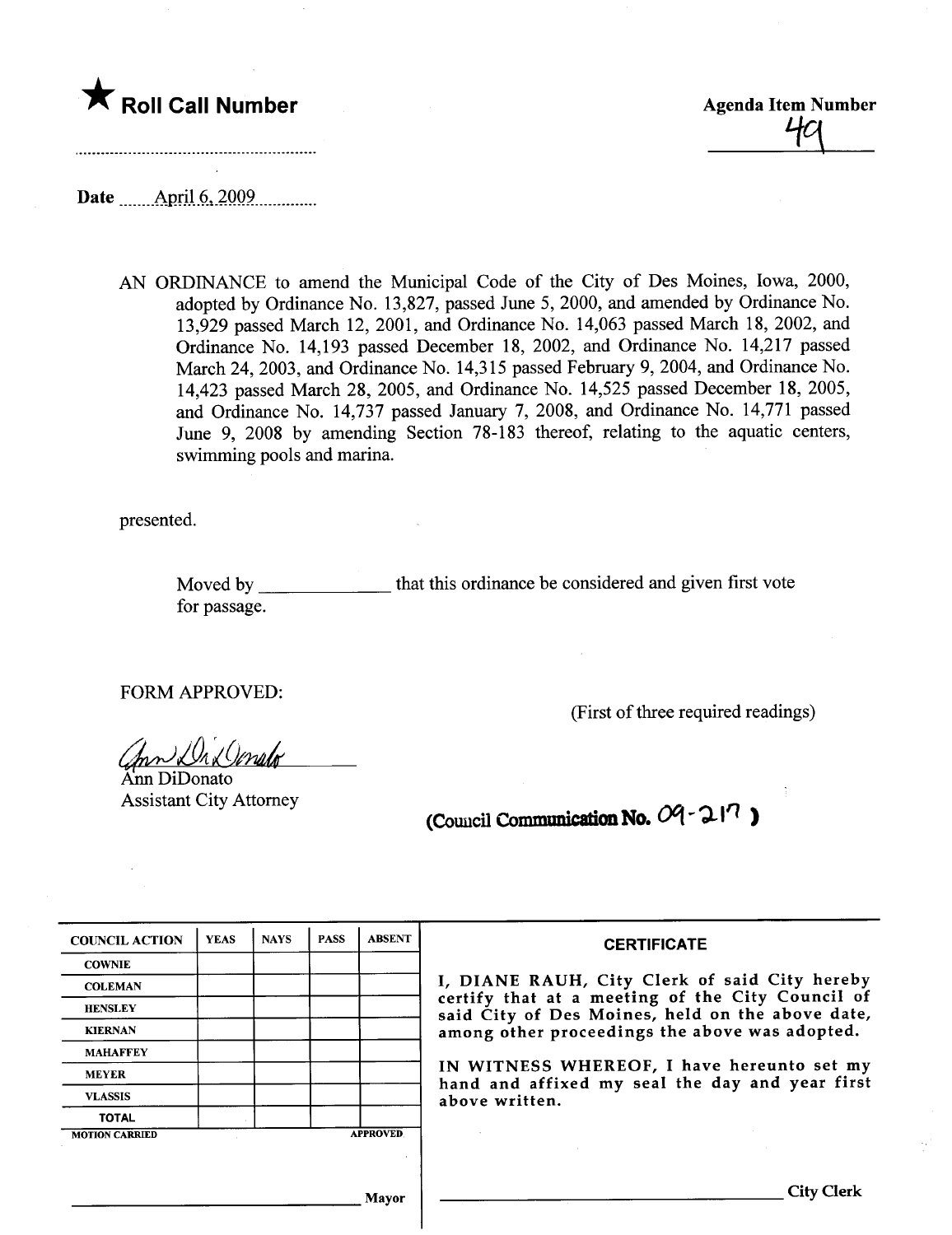## ORDINANCE NO.

AN ORDINANCE to amend the Municipal Code of the City of Des Moines, Iowa, 2000, adopted by Ordinance No. 13,827, passed June 5, 2000, and amended by Ordinance No. 13,929 passed March 12, 2001, and Ordinance No. 14,063 passed March 18, 2002, and Ordinance No. 14,193 passed December 18, 2002, and Ordinance No. 14,217 passed March 24, 2003, and Ordinance No. 14,315 passed February 9, 2004, and Ordinance No. 14,423 passed March 28, 2005, and Ordinance No. 14,525 passed December 19, 2005, and Ordinance No. 14, 737 passed January 7, 2008 and Ordinance No. 14,771 passed June 9, 2008 by amending Section 74-183 thereof, relating to aquatic centers, swimming pools and marina.

Be It Ordained by the City Council of the City of Des Moines, Iowa: Section 1. That the Municipal Code of the City of Des Moines, Iowa, 2000, adopted by Ordinance No. 13,827, passed June 5, 2000, and amended by Ordinance No. 13,929 passed March 12, 2001, and Ordinance No. 14,063 passed March 18, 2002, and Ordinance No. 14,193 passed December 18, 2002, and Ordinance No. 14,217 passed March 24, 2003, and Ordinance No. 14,315 passed February 9, 2004, and Ordinance No. 14,423 passed March 28, 2005, and Ordinance No. 14,525 passed December 19, 2005, and Ordinance No. 14,737 passed January 7, 2008 and Ordinance No. 14,771 passed June 9, 2008is hereby amended by amending Section 74-183 relating to aquatic centers, swimming pools and marina, as follows:

## Sec. 74-183. Aquatic centers, swimming pools and marina.

Fees for use of city aquatic centers, swimming pools and the marina shall be as follows:

- (1) Northwest, Nahas, Teachout, Birdland Aquatic Centers and Ashworth Pool admissions\*:
	- a. Children (under 3 years) Free
	- b. Youth (3 through 20 years) \$2.00
	- c. Students (8 to 15 years) \$2.00